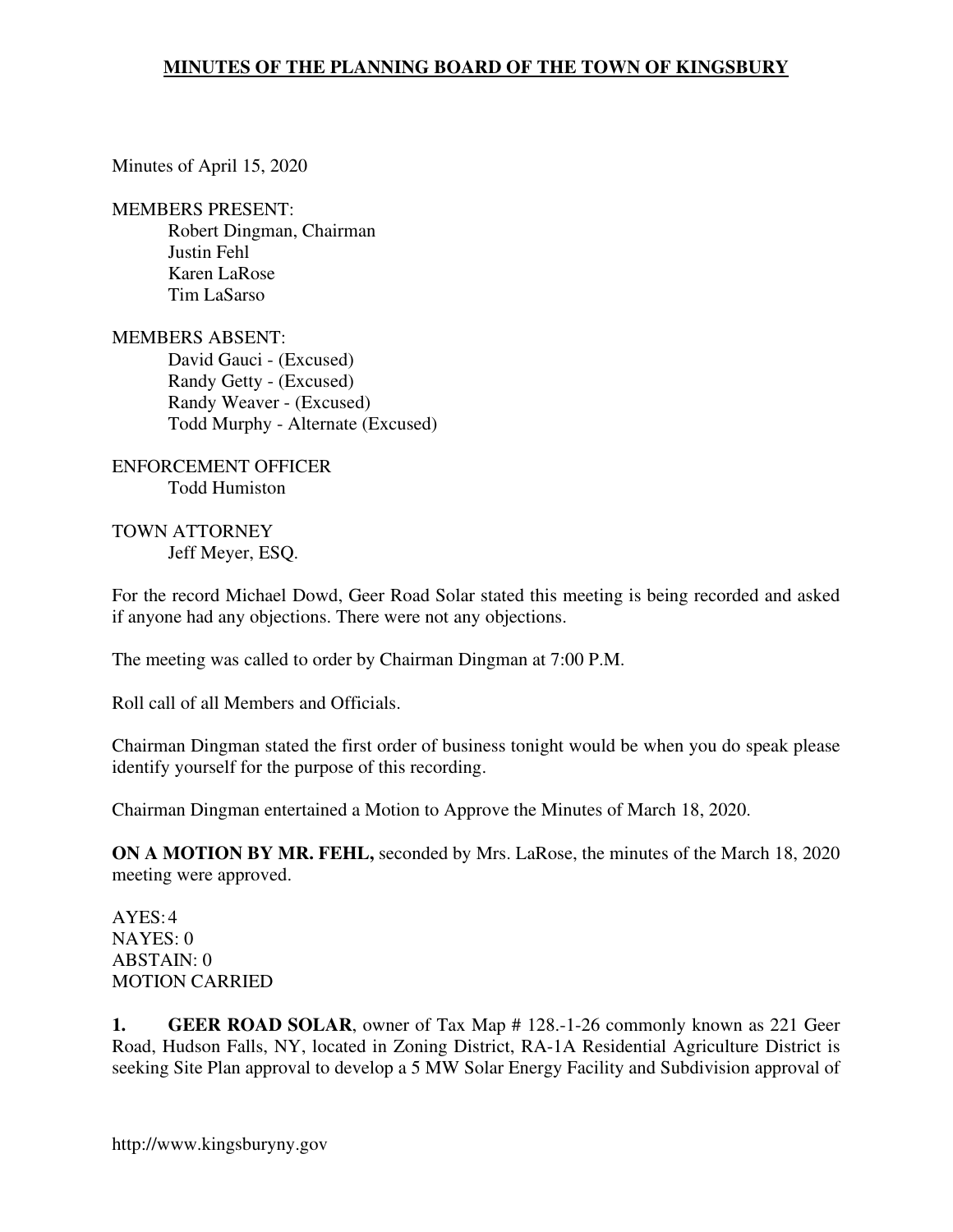one lot into four lots at this location. Plans for proposal are available at Kingsbury Town Hall, 6 Michigan Street, Hudson Falls, New York during regular business hours.

Chairman Dingman introduced Michael Doud, Matrix Solar Development, LLC to address the Board.

Chairman Dingman stated the public hearing is still opened and will remain opened until after the public can weight in tonight by telephone and will continue to take public comments in writing by email or sending them snail mail to Robert Dingman, Chairman, Town of Kingsbury Planning Board, 6 Michigan Street, Hudson Falls, NY 12839.

Chairman Dingman questioned Mr. Doud if he would bring us to date illustrating the changes that have taken place since the original application.

For the record Mr. Doud stated he is the Director of Development for Matrix Development.

As a continuation of the last public hearing, Geer Road solar projects tonight I have several updates on several aspects of the project. First, it is important to note, that the Geer Road project was proposed as a 4-lot subdivision from the original parcel owned by Peckham Industries located on Geer Road, formerly known as 221 Geer Road. Since the last public hearing, we have received four utility studies – one for each 5-megawatt project slated for each of the four parcels. Based upon the studies that we have received from National Grid we have made the decision to move forward with only three (3) 5-megawatt projects and therefore the fourth lot is no longer needed and we have revised and updated the subdivision plan to reflect that. The final subdivision request will be a 3-lot subdivision and it will be 5 megawatts per lot.

Mr. Humiston questioned if will be a 15-megawatt total now, is what you are proposing?

Mr. Doud stated It is. If you aggregate all three projects together it will be 15 megawatts, but they are all independently financed, and they will be separate legal entities on each of the parcels and each will be 5 megawatts AC.

Mr. Doud stated based on the removal of the fourth lot - we currently refer to that as Geer Road Solar 4, LLC - that will be dropped on both the subdivision application and the site plan approval application. We also referred to that solar array as Array #4 that is included on the west side of Geer Road. It runs parallel to the road. That property, that area there where we were putting that array on, is currently being farmed – they use it as corn – it is essentially a dirt lot right now. But we are not going to touch that and they will be able to continue to farm that as they have for many years. We selected that one to reduce the impact to the neighbors, the residents along Geer Road. In reference to that area, there was a house that was located next to Array #4, it is on the west side of Geer Road. It is a wood structure, that structure was reviewed by SHPO and they determined that it had no historic value. Again, it is a wood structure, an old wood white house, the 911 address is 293 Geer Road. It has a garage behind it. At the request and direction of the Board we have agreed to remove that house under the laws permitting to demolish houses we'll remove that house and fill in the foundation so it's smooth land and bring it back up to original grade. As it relates to the stone house at 221 Geer Road, it also has been reviewed by SHPO.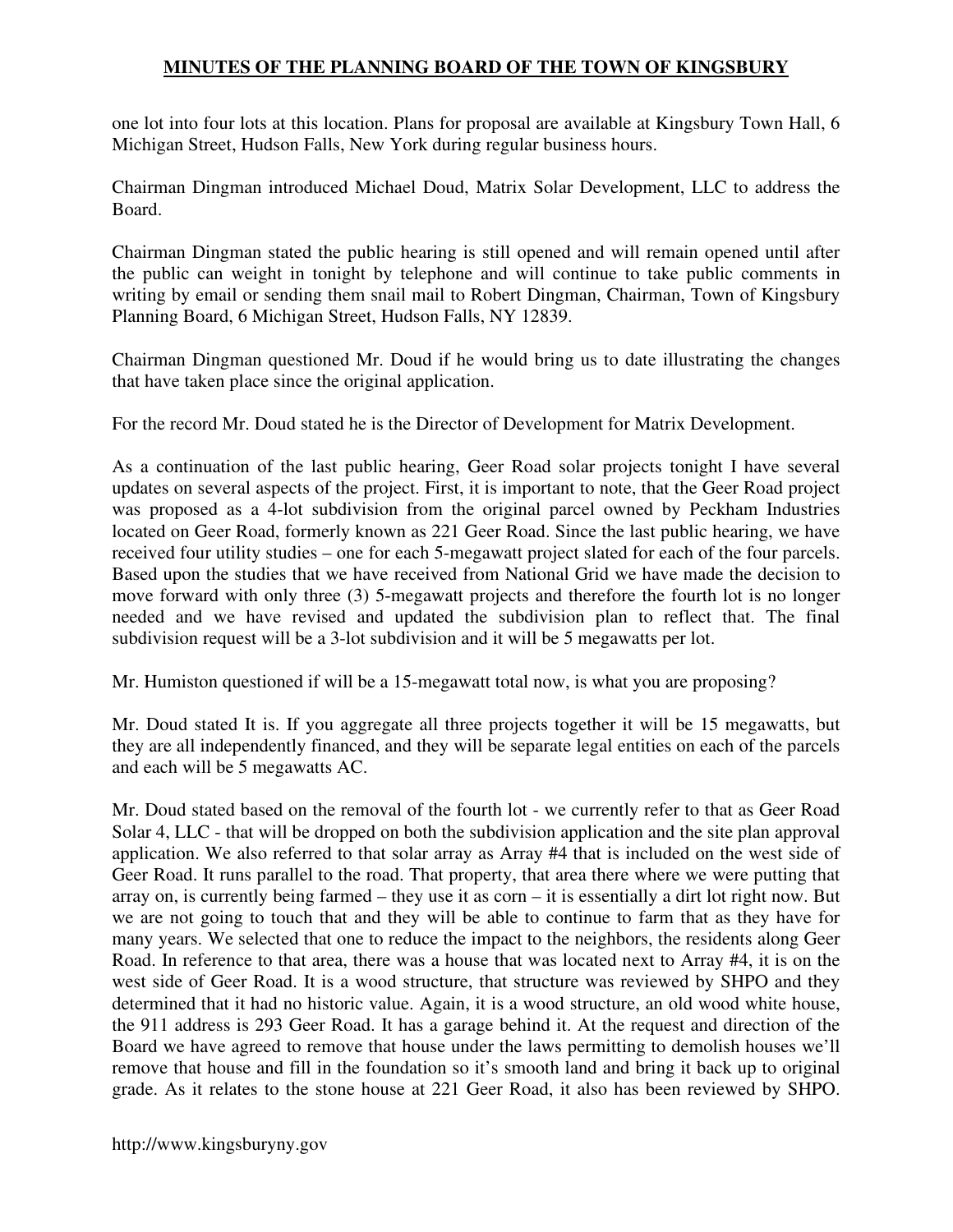Their review has concluded that it doesn't have historic value, there's no story or notable people that lived in that house, but the house is stone construction which is rare for Washington County – it's one of 53 stone houses in the county – and it is eligible for the historic registry. Although we do not propose registering the house on the registry, we do propose keeping that house to retain the historic value of that house and the area.

Chairman Dingman stated he agreed with tearing down the other house and I was going to make sure that you were aware that at some point prior to the next meeting one of the stipulations would be to maintain in some way the stone house but we'll have to figure exactly what is needed. We do not want it to be a convenient nuisance, we would like to have it be visible if possible because it is worth saving but we can talk about that, that will be part of the stipulation, just to preserve the house so that it's saved.

Mr. Doud stated he understands, I think we are on the same page there with that stipulation. The landscaping plan was completed by Saratoga & Associates. The landscaping package has been updated since the last public hearing. There are kind of two major drivers in that: number one is that we removed Array #4 and Geer Road Solar 4, LLC, 293 Geer Road. That's been removed and there is a fair amount of landscaping that was on the original plans to visually screen that so the landscaping plan has reflected that change; secondary to that, at the direction of the Board, we've increased the amount of vegetative screening, the landscaping plan, on the east side of Geer Road as essentially the landscaping plan covers the entire road frontage of Geer Road on the east side of the road from the southernmost corner of the road frontage to the northern most corner of the road frontage. It will all be landscaped with several trees and bushes, and make it as visually appealing as possible. There are two access roads off Geer Road, service access roads to the array, and those roads extend eastward. I did make a change on the site plan, there's a small little access road, it was directly across the street from one of the residences and I've moved that road north of the residence so that the landscaping can continue past the house and there wasn't a thirty-foot gap where the access road was.

The other aspect of the landscaping plan I want to bring to your attention is on Underwood Road. If you look at the site plan, it would be Array #1. It is 95 Geer Road, it is the array that is in the southwest corner and extends north along the property line. The uniqueness about that array is it is a fairly flat area and on the east side there is a ravine or a valley to screen the entire footage across Underwood Road, the trees would go down in the valley. I did move the landscape screening closer to the array and wrapped it around the side to address cars coming north on Geer Road at the intersection of Underwood and Geer Road so they could not see that.

Mr. Doud stated we have done a fair amount of discussing the Army Corps wetlands. We did have an application for ordinary jurisdiction and decision by the Army Corps, which does not really offer any value other than the fact that they are going to be lead agency on the wetlands. DEC has decided not to take jurisdiction. The Army Corps have walked the property, they have agreed with the wetland delineation. We are now in an application phase and now that we have the utility studies back and we understand what solar arrays we can interconnect; we can finalize the application with the Army Corps and go through that process.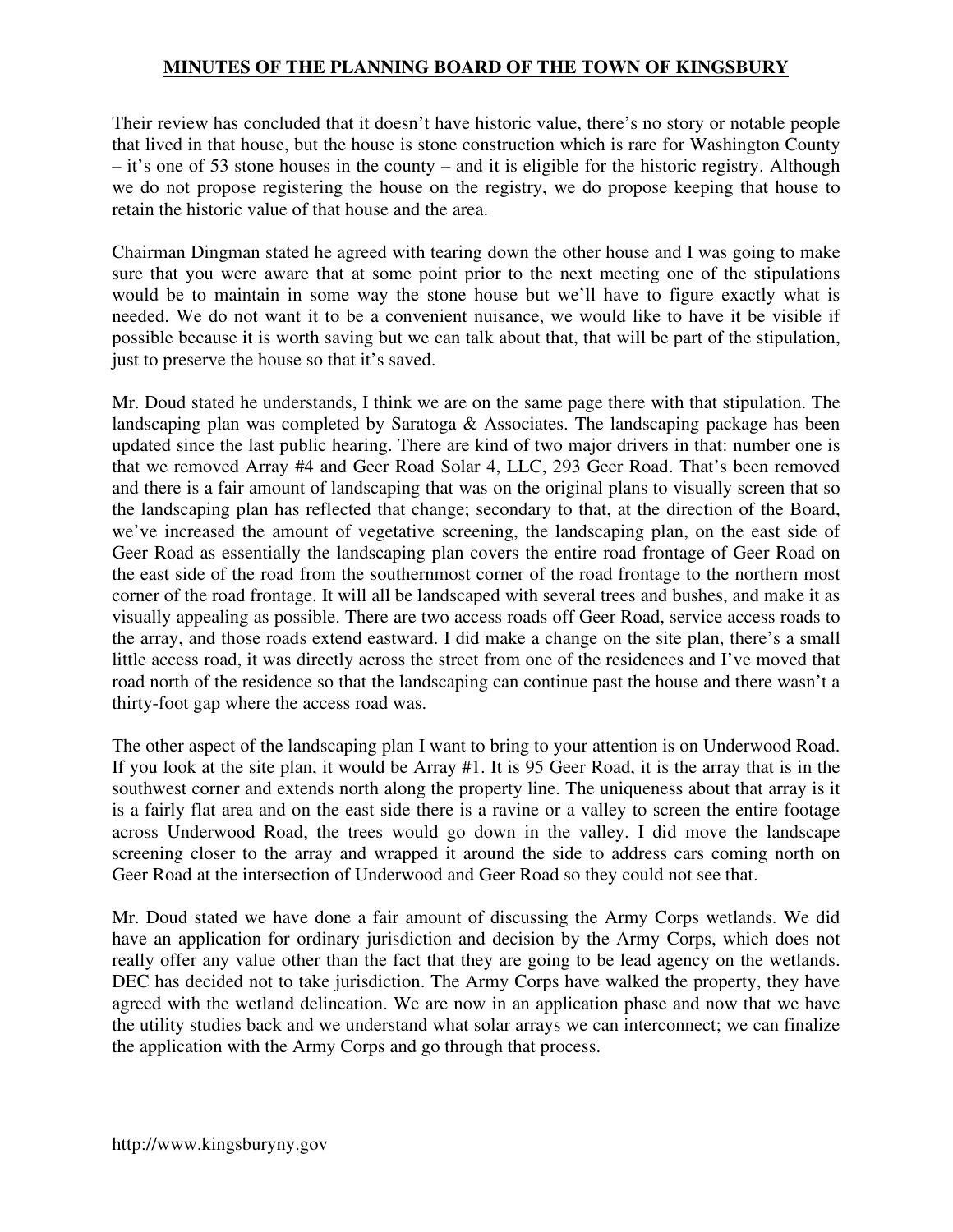Mr. Doud stated on the Full EAF form, we put the max height down at 12 feet, we'd like to change that to the max height due to some elevation changes and our weather station our max is technically about 15 feet. Most of the equipment will be under that, so we are on the same page and I can resubmit the EAF with that minor change on Monday as well if that appeases the Board. But I do want to make that change.

Chairman Dingman questioned if there was anyone from the public that is here?

There were not any public comments.

Discussion ensued among the Board with questions addressed by the Applicant.

**ON A MOTION BY MR. LASARSO**, and seconded by Mr. Fehl the Kingsbury Planning Board declares lead agency status and having reviewed the Full Environmental Assessment Form and having taken a hard look at the potential environmental impacts finds that there are no potential negative environmental impacts anticipated from this project and the Board issued a negative declaration on the project.

 $AYES:4$ NAYES: 0 ABSTAIN: 0 MOTION CARRIED

Chairman Dingman stated the public comment section of the meeting is closed but the hearing is still open for written comments. They can be sent by email to Jeff at JMeyer@meyerfuller.com or to 6 Michigan Street in Hudson Falls 12839. The date for submitting these written comments will be at the close of business on April 29, that will be the last time we can take them.

Attorney Meyer stated for the record that his name and email address were provided as part of the public notice where people could submit questions either before or during the meeting and to date, at this moment, I have not received any public comments or emails relative to the application. And to your question, in the interest of a good record I would encourage you to have a motion to potentially formally close the public hearing at the close of business on April 29 and up until that point written public comments will be accepted.

Chairman Dingman stated you have heard the recommendation; can I have a motion to that effect?

**ON A MOTION BY MR. LASARSO** and seconded by Mrs. LaRose the Kingsbury Planning Board has closed the public comment section of the meeting but the hearing is still open for written comments. They can be sent to an email to Jeff at JMeyer@meyerfuller.com or to 6 Michigan Street in Hudson Falls 12839. The date for submitting these written comments will be at the close of business on April 29, that will be the last time we can take them.

 $AYES:4$ NAYES: 0

http://www.kingsburyny.gov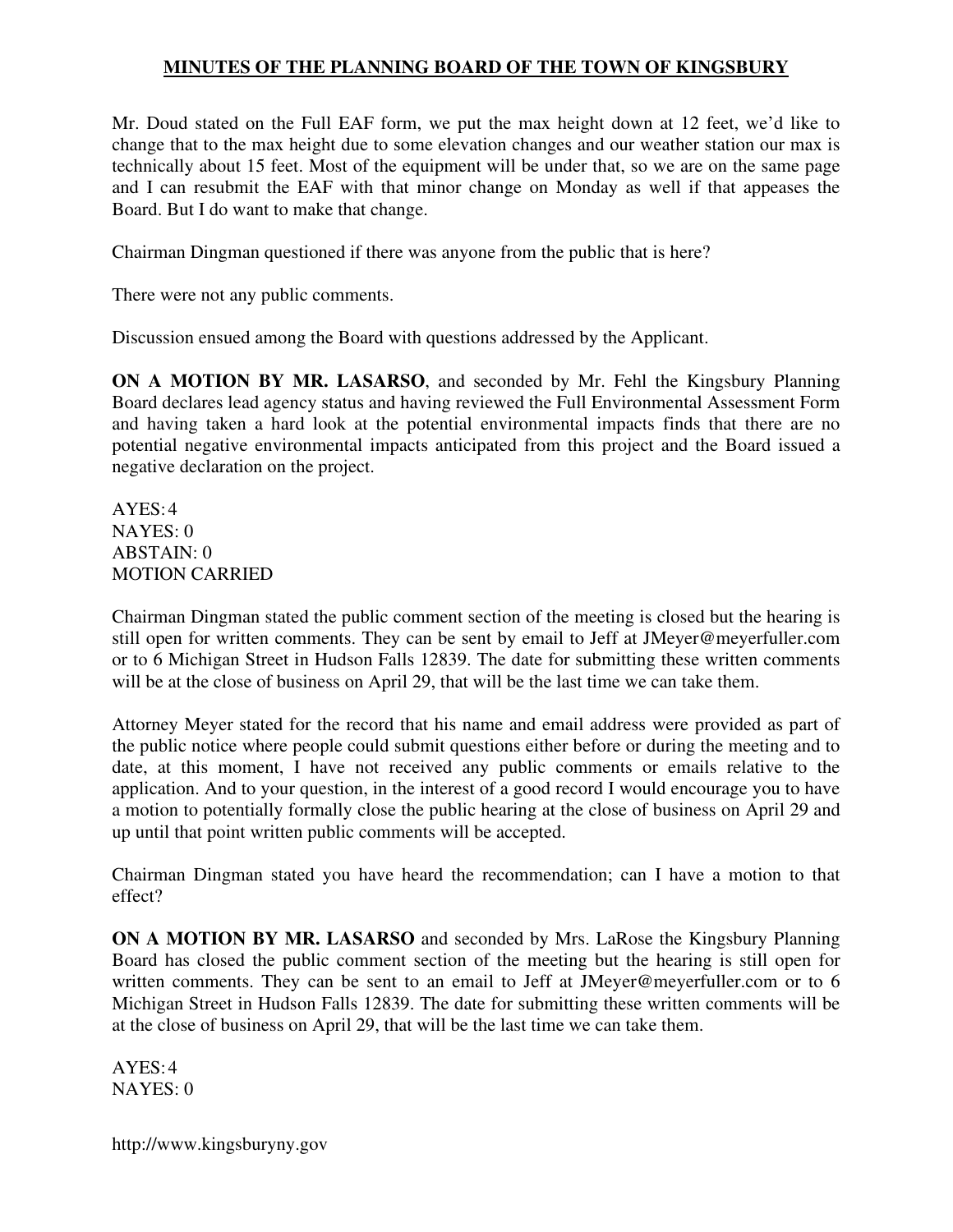### ABSTAIN: 0 MOTION CARRIED

Chairman Dingman stated to the Board unless there are circumstances that are presented in the meantime, I kind of look toward an approval at the next meeting with the stipulations which we've talked a little about them tonight but there may be some other ones and I'm going to have a conversation with Jeff, Todd and with anybody else who has something that they would like to make sure is there. The biggest things I have right now are we want to clear up the Army Corps business, the houses, we need the wording on the house itself, it's already the debt asset for the end plan, the decommissioning plan, one of the things we had talked about very early was fire alarms and the monitoring of that. We have an Ag Data statement, but we need to come up with the maintenance of the property – rather than screen now – but we would have to decide what we want to do for grass and things like that and we have talked about this for the previous project but those are the only things that would be listed, basically, as any kind of stipulation and I think they've all been pretty much covered at this point. But if you have others, please get them to me or to Todd or to Jeff or to somebody so that we can address them prior to the meeting.

Chairman Dingman questioned Mr. Doud if he has any questions?

Mr. Doud questioned if he could have an advanced copy of the stipulation to review and comment on before you put it in record.

Attorney Meyer stated that would be appropriate.

Chairman Dingman stated we certainly do not want to blindside you. It will be after the  $29<sup>th</sup>$  and I find what we have with the things that we need and I we will let you know.

Mr. Doud stated he should have said this earlier and apologizes, let me just say that there are a couple of documents that I have to update to reflect that we're only doing three arrays as opposed to four so I will update that documentation and you will have it all on Wednesday.

Chairman Dingman stated we need a written record of it but when you brought the update that was clear at least I think it was clear anyway.

Attorney Meyer stated to Mr. Doud in terms of coming up with possible conditions relative to an eventual approval, if you would like to make a proposal as to what you're willing to do or not willing to do relative the securing the stone house, I'd certainly accept those comments and the Board would certainly take them into consideration. We've talked generally about securing it and making sure it's not a nuisance, possibly some repairs, I would welcome any comments that you may have either before the end of April or at some point in the near future as to what you feel would be a reasonable condition to that effect.

Mr. Doud stated he would be glad to do that. He does plan to go up there and look. I have a lot of pictures of that house. I have never looked at the foundation, I just want to make sure the of foundation.